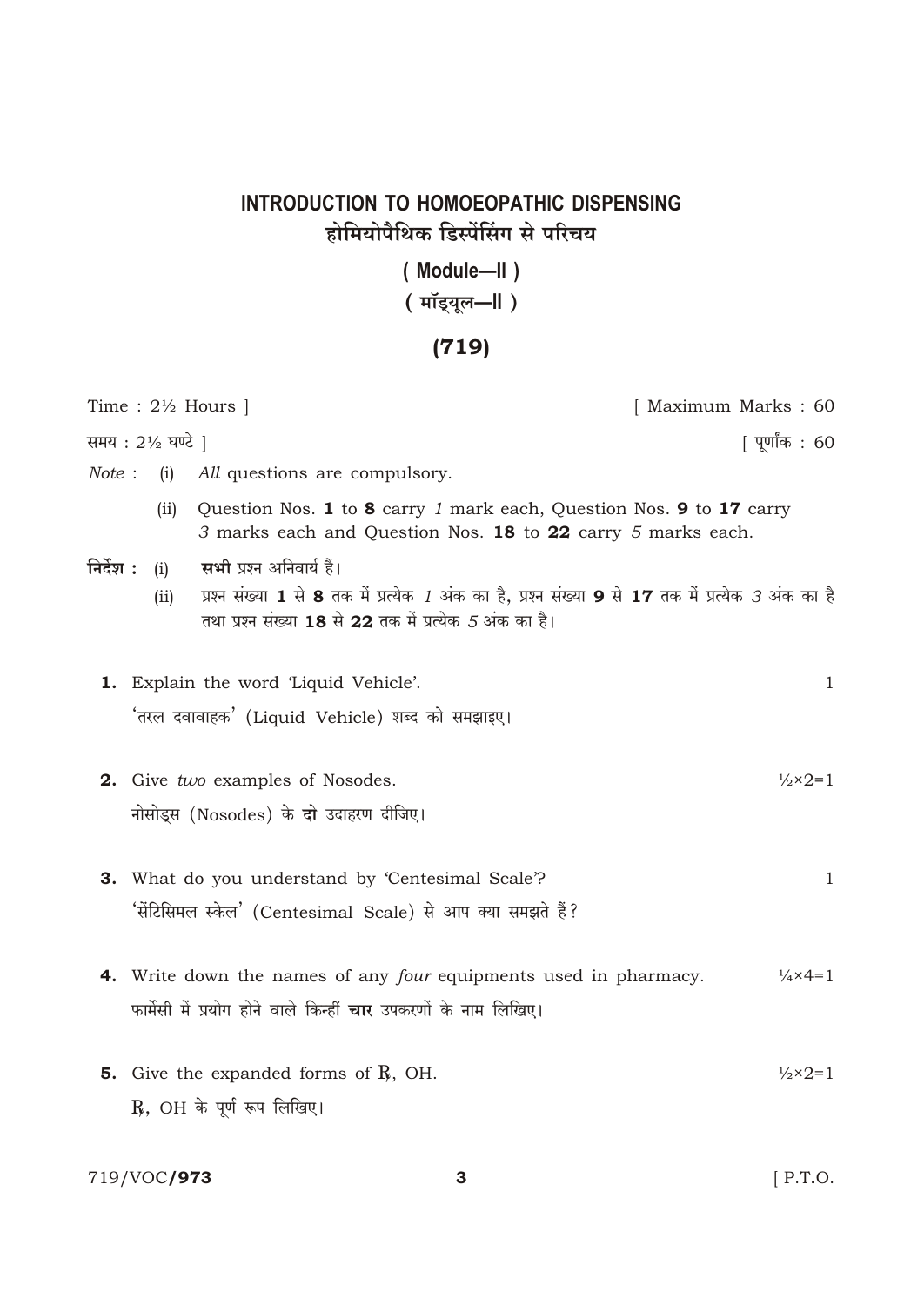|     | 6. Write down any <i>four</i> duties of Dispenser.                                                                                                        | $\frac{1}{4} \times 4 = 1$  |
|-----|-----------------------------------------------------------------------------------------------------------------------------------------------------------|-----------------------------|
|     | डिस्पेंसर (Dispenser) के कोई <b>चार</b> कार्य बताइए।                                                                                                      |                             |
| 7.  | Write down the Medicinal Preparation Act, '67C'.                                                                                                          | $\mathbf{1}$                |
|     | '67C' मेडिसिनल प्रिपरेशन ऐक्ट, लिखिए।                                                                                                                     |                             |
|     | 8. Define the word 'Prescription'.                                                                                                                        | $\mathbf{1}$                |
|     | 'प्रेस्क्रिप्शन' (Prescription) शब्द की परिभाषा लिखिए।                                                                                                    |                             |
|     | 9. What do you know about history of Pharmacy?                                                                                                            | 3                           |
|     | फार्मेसी के इतिहास के बारे में आप क्या जानते हैं?                                                                                                         |                             |
|     | <b>10.</b> Describe the source of animal kingdom of drugs. Give any two examples of<br>medicines prepared from 'Bees' and 'Milk products'.                | $1\times3=3$                |
|     | जन्तुराज्य (animal kingdom) से दवा बनाने के बारे में बताइए। 'मक्खियों' (Bees) और 'दूध की<br>चीज़ों' (Milk products) से बनी किन्हीं दो दवाओं के नाम लिखिए। |                             |
|     | 11. Describe Succussion. Give the method of preparation of drug from mother<br>tincture to '1X' potency in decimal scale.                                 | $1+2=3$                     |
|     | 'सक्कशन' (Succussion) शब्द से आप क्या समझते हैं? डेसिमल स्केल में मदर टिंक्चर से '1X' पोटेंसी की<br>दवा बनाने की विधि लिखिए।                              |                             |
|     | <b>12.</b> What is 'Sugar of Milk'? Describe its properties.                                                                                              | $1+2=3$                     |
|     | 'शुगर ऑफ मिल्क' से आप क्या समझते हैं? इसके गुण बताइए।                                                                                                     |                             |
|     | <b>13.</b> Define the word 'Posology'. Give the mother tincture doses for adult, child and<br>infant.                                                     | $1\frac{1}{2} \times 2 = 3$ |
|     | 'पोसोलॉजी' शब्द की परिभाषा लिखिए। बड़ों, बच्चों और छोटे बच्चों के लिए मदर टिंक्चर की खुराक लिखिए।                                                         |                             |
| 14. | Write down the abbreviations of the following drugs :                                                                                                     | $\frac{1}{2} \times 6 = 3$  |
|     | निम्नलिखित दवाओं के सूक्ष्म रूप लिखिए:                                                                                                                    |                             |
|     | Ignatia amara; Lycopodium clavatum; Lachesis mutus; Murex purpurea;<br>Natrium carbonicum; Physostigma venenosum.                                         |                             |

719/VOC**/973** 

 $\overline{\mathbf{4}}$